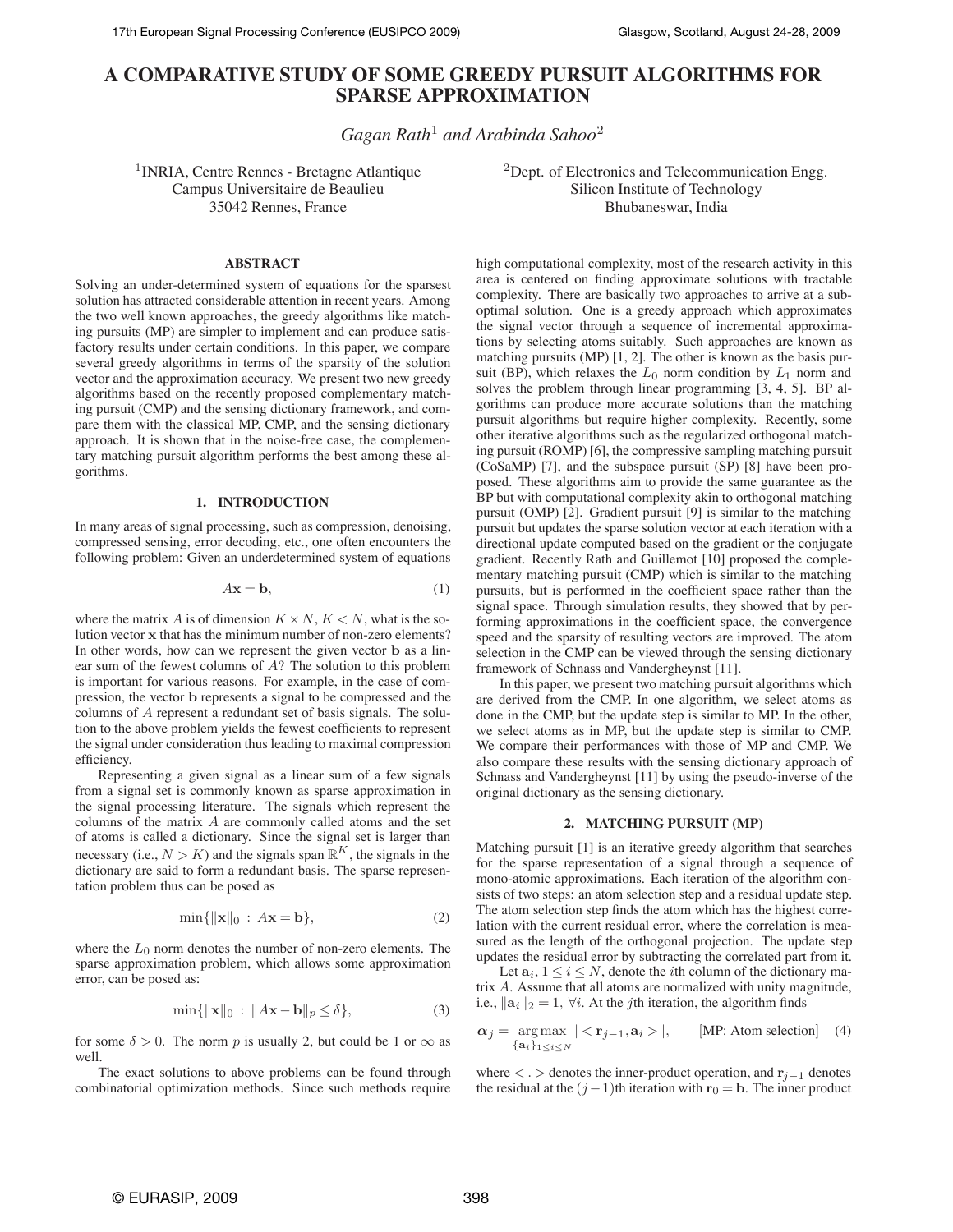$\langle \mathbf{r}_{j-1}, \alpha_j \rangle$  represents the coefficient associated with the selected atom  $\alpha_j$ . Let us denote it as  $c_j$ . The algorithm then updates the residual as

$$
\mathbf{r}_j = \mathbf{r}_{j-1} - c_j \alpha_j. \qquad \text{[MP: Residual update]} \tag{5}
$$

The approximation at the jth iteration is given as  $\mathbf{b}_j =$  $\nabla_i^j$  $c_k \alpha_k$ .

 $\prod_{n=1}^{\infty}$  algorithm terminates when a halting criterion is satisfied, such as when the norm of the residual falls below a desired approximation error bound, or when the number of distinct atoms in the approximation equals a desired limit.

The matching pursuit algorithm is very simple. But because of the sub-optimality [2], it suffers from slow convergence and poor sparsity result. The orthogonal matching pursuit (OMP) [2, 12] removes this drawback by projecting the signal vector to the subspace spanned by the selected atoms. The atom selection method in OMP remains the same as in MP. Because of the orthogonalization, once an atom is selected, it is never selected again in subsequent iterations. Let  $A_{i-1}$  denote the matrix of atoms selected up to the  $(j-1)$ th iteration. Thus,  $A_j \equiv [A_{j-1} \, \alpha_j]$ , where  $\alpha_j$  denotes the atom selected in the jth iteration as in Eqn. 4. The approximation at the  $j$ th iteration is given as

$$
\mathbf{b}_{j} = A_{j} A_{j}^{\dagger} \mathbf{b} \equiv A_{j} \mathbf{c}_{j}, \tag{6}
$$

where  $\mathbf{c}_j \equiv A_j^{\dagger} \mathbf{b}$  denotes the coefficient vector at the *j*th iteration, and  $A_j^{\dagger}$  denotes the pseudo-inverse of  $A_j$ .

In the second step, the algorithm updates the residual as

$$
\mathbf{r}_j = \mathbf{b} - A_j \mathbf{c}_j. \qquad \qquad \text{[OMP: Residual update]} \qquad (7)
$$

The algorithm terminates when the halting condition is satisfied.

#### **3. COMPLEMENTARY MATCHING PURSUITS**

In [10], Rath and Guillemot have proposed the complementary matching pursuit algorithm. The algorithm is similar to the MP but is performed in the row-space of the dictionary matrix. Consider the original system of equations:  $A\mathbf{x} = \mathbf{b}$ . Since the atoms make a redundant basis for the K-dimensional vector space  $\mathbb{R}^K$ ,  $AA^T$  is an invertible matrix. As a consequence, the exact sparse solution to this system is also an exact sparse solution to the following system and vice versa;

$$
A^T (AA^T)^{-1} A \mathbf{x} = \mathbf{x}_2,\tag{8}
$$

where  $\mathbf{x}_2 \equiv A^T (AA^T)^{-1} \mathbf{b}$  denotes the minimum  $L_2$  norm solution of the original system of equations. Let  $\phi_i \equiv A^T (A A^T)^{-1} \mathbf{a}_i$ ,  $1 \leq i \leq N$ , denote the transformed set of atoms. The transformed atoms lie in the row-space of A. If we define a new dictionary matrix  $\Phi$  whose *i*th column is  $\phi_i$ , then the above system of equations can be rewritten as

$$
\Phi \mathbf{x} = \mathbf{x}_2. \tag{9}
$$

The CMP algorithm proposed in [10] is equivalent to the MP on this modified system of equations. Similarly, the orthogonal complementary matching pursuit (OCMP) is equivalent to the OMP applied to this modified system of equations. In the modified system, the atoms are no longer normalized. The projection of  $x_2$  on the atom  $\phi_k$  is given as

$$
y_k = \frac{\langle \phi_k, \mathbf{x}_2 \rangle}{\|\phi_k\|} = \frac{\mathbf{a}_k^T (A A^T)^{-1} \mathbf{b}}{\sqrt{\mathbf{a}_k^T (A A^T)^{-1} \mathbf{a}_k}}.
$$
(10)

Thus the weight with respect to  $\phi_k$  can be expressed as

$$
c_k = \frac{\phi_k^T \mathbf{x}_2}{\|\phi_k\|^2} = \frac{y_k}{\sqrt{\mathbf{a}_k^T (AA^T)^{-1} \mathbf{a}_k}}.\tag{11}
$$

The pseudo-codes for CMP and OCMP algorithms are given in **Algorithm 1**. It is to note that, since the weights are obtained from the projection on the new atoms  $\phi_i$ 's, but not on the original atoms  $a_i$ 's, the residual error at any iteration in CMP may not be orthogonal to the immediately selected atom. Similarly, the residual error at any iteration in OCMP may not be orthogonal to all the atoms selected till that iteration.

**Algorithm 1** CMP Algorithm: **Input:** Dictionary matrix A with atoms  $\mathbf{a}_i$ ,  $i = 1, 2, \dots, N$ , and the signal vector b **Output:** Estimation of the solution vector x **Initialization:** r = b,  $x = 0_N$ ,  $\Delta =$  diagonal matrix whose ith diagonal entry is equal to  $\delta_{ii} = 1/\sqrt{{\bf a}_i^T(AA^T)^{-1}{\bf a}_i}.$ **Repeat** *Selection:*  $y = \Delta A^{\dagger}r$  $k = \max_i |\mathbf{y}[i]|$ *Update:*  $c = \delta_{kk}$ y[k]  $r = r - ca_k$  $\mathbf{x}[k] = \mathbf{x}[k] + c$ OCMP Algorithm: **Input:** Dictionary matrix A with atoms  $\mathbf{a}_i$ ,  $i = 1, 2, \dots, N$ , and the signal vector b **Output:** Estimation of the solution vector x **Initialization:**  $\Phi = A^{\dagger} A$ ,  $\mathbf{x}_2 = A^{\dagger} \mathbf{b}, \ \mathbf{r} = \mathbf{b}, \ \mathbf{x} = \mathbf{0}_N,$  $\Delta$  =diagonal matrix whose ith diagonal entry is equal to  $\delta_{ii}$  = 1/ $\sqrt{\mathbf{a}_i^T (AA^T)^{-1} \mathbf{a}_i}$ ,  $I = \{\}.$ **Repeat** *Selection:*  $y = \Delta A^{\mathsf{T}} r$  $k = \max_{i} |\mathbf{y}[i]|; \quad I = I \cup \{k\}$ *Update:*  $\mathbf{c} = \Phi_I^{\dagger} \mathbf{x}_2$  $\mathbf{r} = \mathbf{b} - A_I \mathbf{c}$  $\mathbf{x}[I] = \mathbf{c}$ 

**until** halting criterion is *true*.

**until** halting criterion is *true*.

In [11], the authors have mentioned the use of pseudo-inverse matrix  $A^{\dagger}$  as a sensing dictionary. Following their method, in the  $i$ th iteration, the atom will be selected as:

$$
\mathbf{y} = A^{\dagger} \mathbf{r}_{j-1}.
$$
 (12)

$$
k = \mathop{\arg\max}_{1 \le i \le N} |y_i|, \quad \alpha_j = \mathbf{a}_k \qquad \text{[SD: Atom selection(13)}
$$

The update step is the same as in the OMP. Following this sensing dictionary framework, the atom selection method of CMP or OCMP can be interpreted as the application of a sensing dictionary where the sensing dictionary is the weighted pseudo-inverse matrix.

## **4. NEW GREEDY PURSUIT ALGORITHMS**

Recall that pursuit algorithms consist of two steps: atom selection and residual update. These two steps are performed sequentially and thus are dependent. The update step is dependent on the selected atom. Similarly, the selected atom at any iteration is dependent on the residual error resulting from the previous iteration. The the final approximation depends on the joint effects of these two steps.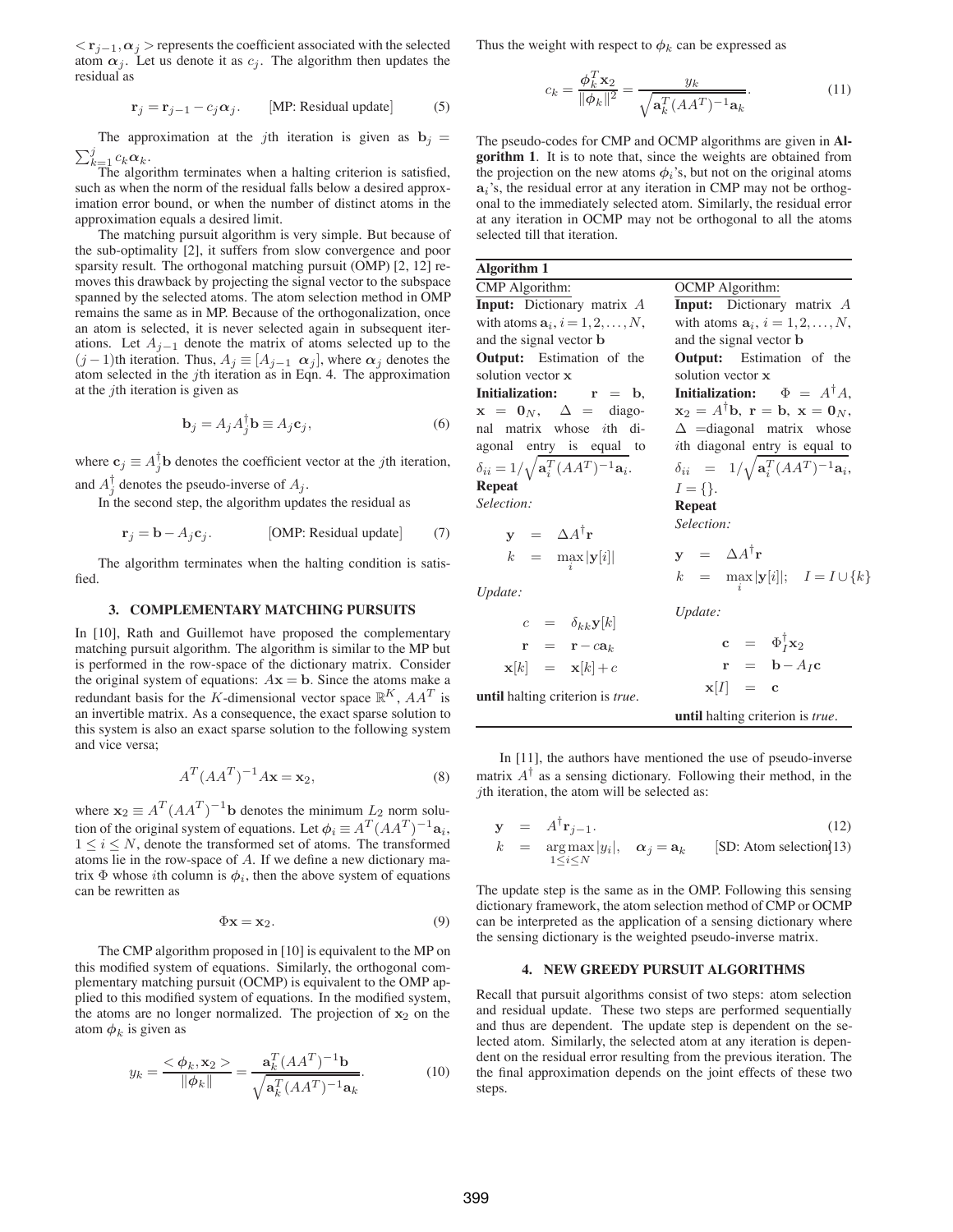In MP and OMP, the atom selection and residual update at any iteration are based on the minimization of the residual error. However, this optimization procedure is only based on intuition. Except for the special case where the observation is a scalar multiple of one of the atoms, there is no 100% guarantee that either of these two methods will result in the sparsest solution. The authors of CMP [10] have shown that minimizing the error in the row-space rather than the signal space can improve the sparsity and decrease the approximation error. The row-space optimization results in a selected atom which may not be the closest to the current residual error. Furthermore, the updated residual error may not be orthogonal to the selected atom. The sensing dictionary approach [11] also shows that we can select an atom which is not closest to the current residual error, however, it can lead to sparser approximation, or less approximation error, than the OMP.

Based on the atom selection and the update procedure of the CMP algorithm, we present in the following two new greedy pursuit algorithms. In the first algorithm, we use the CMP atom selection criterion, but update the residual as in MP. In the other, we do the reverse, that is, we use the MP atom selection criterion, but update the residual as in the CMP. We also present the orthogonal extensions of these algorithms. Note that, for practical use, we will consider only the orthogonal versions. The presentation of the basic versions here is only for pedagogic completeness. We discuss the convergence of the algorithms in the sequel.

## **4.1 CMP(S)-MP/OMP(U): CMP Select, MP/OMP Update**

In this algorithm, we select the atom in each iteration using the atom selection criterion in CMP. But we update the residual error as in MP, that is, by subtracting the orthogonal projection on the selected atom from it. In the orthogonal extension, we keep the atom selection process same, but replace the update process by the update process in the OMP. The pseudo-codes for the algorithms are given in **Algorithm 2**. The orthogonal version falls in the sensing dictionary framework of Schnass and Vandergheynst [11] with the weighted pseudo-inverse matrix as the sensing dictionary.

Observe that in the basic version, as in MP, the residual update step makes the new residual orthogonal to the selected atom. However, the atom selection criterion being different, there is a possibility of the same atom being selected in the next iteration. In such a case, the algorithm will enter into an infinite loop. In order that such a situation is avoided, the atom selection should only include the atoms which are not orthogonal to the new residual. Similar comments apply to the orthogonal extension of the algorithm.

#### **4.2 MP(S)-CMP/OCMP(U): MP Select, CMP/OCMP Update**

In this algorithm, we select the atom in each iteration as in MP, that is, by finding the closest atom to the current residual error. But we update the residual error as in CMP. In the orthogonal extension, we keep the atom selection process same, but replace the update process by the update process in the OCMP. The pseudo-codes for the algorithms are given in **Algorithm 3**.

It is to note that, in the basic version, since the residual update is the same as in CMP, the updated residual error may not be orthogonal to the immediately selected atom. However, since the atom selection step selects the closet atom, there is a possibility of the same atom being selected again in the next iteration. If this situation arises, the algorithm will enter into an infinite loop. To prevent this situation from happening, we need to apply a similar condition as in the previous algorithm. Since the update follows CMP, we need to derive the condition from the modified system of equations in Eqn. 9. Corresponding to atom  $a_i$ , there is a modified atom  $\phi_i$ . If in the jth iteration  $a_i$  is selected, then the complementary residual error, which is equal to  $A^{\dagger}r_j$ , is orthogonal to  $\phi_i$  (refer to [10] for details). Therefore, in the atom selection step in  $(j + 1)$ th iteration, we need to exclude  $a_k$ 's if the corresponding  $\phi_k$ 's are orthogonal

# **Algorithm 2**

| Orthogonal version: CMP(S)-OMP(U)                                                                                        |  |  |
|--------------------------------------------------------------------------------------------------------------------------|--|--|
| Input: Dictionary matrix A                                                                                               |  |  |
| with atoms $\mathbf{a}_i$ , $i = 1, 2, \dots, N$ ,                                                                       |  |  |
| and the signal vector <b>b</b>                                                                                           |  |  |
| <b>Output:</b> Estimation of the so-                                                                                     |  |  |
| lution vector x                                                                                                          |  |  |
| <b>Initialization:</b> $r = b$ , $x = 0N$ ,                                                                              |  |  |
| $\Delta$ =diagonal matrix whose <i>i</i> th                                                                              |  |  |
| diagonal entry is equal to $\delta_{ii} =$                                                                               |  |  |
| $1/\sqrt{\mathbf{a}_i^T (A A^T)^{-1} \mathbf{a}_i}, I = \{\}.$                                                           |  |  |
| <b>Repeat</b>                                                                                                            |  |  |
| Selection:                                                                                                               |  |  |
|                                                                                                                          |  |  |
| $y = \Delta A^{\dagger} r$                                                                                               |  |  |
| $k = \max_{i}  \mathbf{y}[i] ; \quad I = I \cup \{k\}$                                                                   |  |  |
|                                                                                                                          |  |  |
| Update:                                                                                                                  |  |  |
|                                                                                                                          |  |  |
| $\begin{array}{rcl} \mathbf{c} & = & A_I^\dagger \mathbf{b} \\ \mathbf{r} & = & \mathbf{b} - A_I \mathbf{c} \end{array}$ |  |  |
|                                                                                                                          |  |  |
|                                                                                                                          |  |  |

$$
\mathbf{r} = \mathbf{b} - A_I \mathbf{c}
$$
\n
$$
\mathbf{r} = \mathbf{r} - a_k \qquad \qquad \mathbf{x}[I] = \mathbf{c}
$$
\n
$$
\mathbf{x}[k] = \mathbf{x}[k] + c \qquad \qquad \text{until halting criterion is true.}
$$

to the  $A^{\mathsf{T}}\mathbf{r}_j$ . Similar comments apply to the orthogonal extension of the algorithm.

#### **5. CONVERGENCE**

Having explained the two algorithms, now the question arises if they will converge. In the first algorithm, since the update is done by subtracting from the current residual the orthogonal projection on the immediately selected atom ( basic version), or the orthogonal projection on the subspace spanned by all the selected atoms till the current iteration (orthogonal extension), the residual error magnitude decreases with each new iteration. Therefore, as in MP or OMP, the algorithm will definitely converge.

For the second algorithm, the convergence is not obvious. To prove that the algorithm will converge, let us assume that the atom selected in the jth iteration is  $a_k$ . Now referring to Eqn. 10 and Eqn. 11, the weight of the selected atom is given as

$$
c_k = \frac{\mathbf{a}_k^T (AA^T)^{-1} \mathbf{r}_{j-1}}{\mathbf{a}_k^T (AA^T)^{-1} \mathbf{a}_k}.
$$
 (14)

Thus the residual error at the end of the  $j$ th iteration is given as

$$
\mathbf{r}_{j} = \mathbf{r}_{j-1} - c_{k} \mathbf{a}_{k} = (I_{K} - \frac{\mathbf{a}_{k} \mathbf{a}_{k}^{T} (A A^{T})^{-1}}{\mathbf{a}_{k}^{T} (A A^{T})^{-1} \mathbf{a}_{k}}) \mathbf{r}_{j-1},
$$
(15)

where  $I_K$  denotes the identity matrix of order K. Therefore,

$$
\|\mathbf{r}_{j}\|^{2} = \mathbf{r}_{j}^{T}\mathbf{r}_{j} = \mathbf{r}_{j-1}^{T}(I - \frac{\mathbf{a}_{k}\mathbf{a}_{k}^{T}(AA^{T})^{-1}}{\mathbf{a}_{k}^{T}(AA^{T})^{-1}\mathbf{a}_{k}})\mathbf{r}_{j-1}.
$$
 (16)

This implies that

$$
\|\mathbf{r}_{j-1}\|^2 - \|\mathbf{r}_j\|^2 = \mathbf{r}_{j-1}^T \frac{\mathbf{a}_k \mathbf{a}_k^T (AA^T)^{-1}}{\mathbf{a}_k^T (AA^T)^{-1} \mathbf{a}_k} \mathbf{r}_{j-1}.
$$
 (17)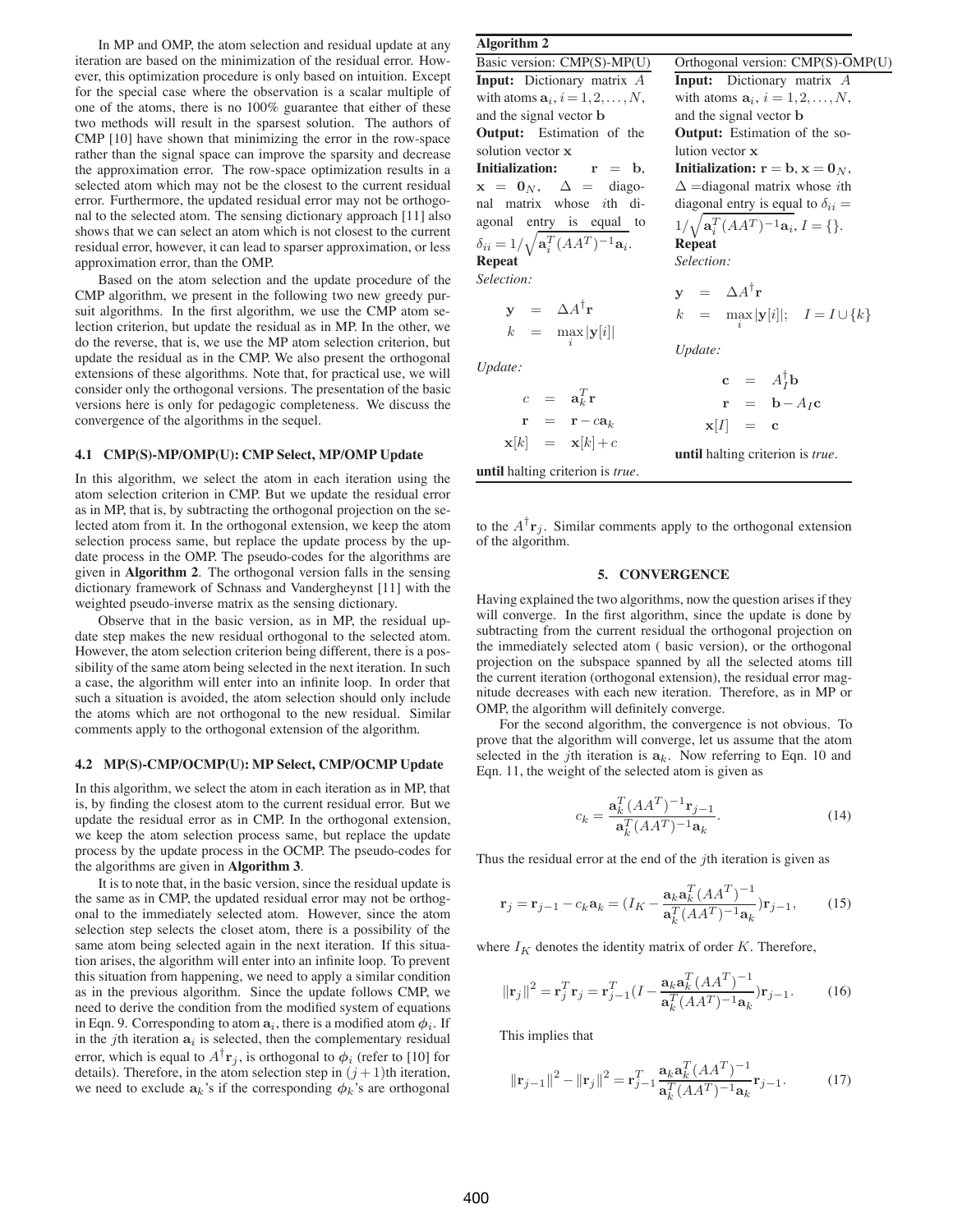## **Algorithm 3**

Basic version: MP(S)-CMP(U) **Input:** Dictionary matrix A with atoms  $\mathbf{a}_i$ ,  $i = 1, 2, \dots, N$ , and the signal vector b **Output:** Estimation of the solution vector x **Initialization:** r = b,  $x = 0_N$ ,  $\Delta =$  diagonal matrix whose ith diagonal entry is equal to  $\delta_{ii} = 1/\sqrt{{\bf a}_i^T(AA^T)^{-1}{\bf a}_i}.$ **Repeat** *Selection:*  $y = A^T r$ 

$$
k = \max_{i} |\mathbf{y}[i]|
$$

*Update:*

|  |  | $c = \delta_{kk} \mathbf{y}[k]$                 | Update:                       |                                              |
|--|--|-------------------------------------------------|-------------------------------|----------------------------------------------|
|  |  | $\mathbf{r} = \mathbf{r} - c\mathbf{a}_k$       |                               | $\mathbf{c} = \Phi_I^{\dagger} \mathbf{x}_2$ |
|  |  | $\mathbf{x}[k] = \mathbf{x}[k] + c$             |                               | $\mathbf{r} = \mathbf{b} - A_I \mathbf{c}$   |
|  |  | <b>until</b> halting criterion is <i>true</i> . | $\mathbf{x}[I] = \mathbf{c}$  |                                              |
|  |  |                                                 | until halting criterion is tr |                                              |

**Input:** Dictionary matrix A with atoms  $\mathbf{a}_i$ ,  $i = 1, 2, \dots, N$ , and the signal vector b **Output:** Estimation of the

**Initialization:**  $\Phi = A^{\dagger} A$ ,  $\mathbf{x}_2 = A^{\dagger} \mathbf{b}, \ \mathbf{r} = \mathbf{b}, \ \mathbf{x} = \mathbf{0}_N,$  $\Delta$  =diagonal matrix whose ith diagonal entry is equal to  $\delta_{ii}$  = 1/ $\sqrt{\mathbf{a}_i^T (AA^T)^{-1} \mathbf{a}_i}$ ,

true.

solution vector x

 $I = \{\}.$ **Repeat** *Selection:*

 $y = A^T r$ 

The expression on the right hand side is a positive semi-definite quadratic form in the components on  $r_{i-1}$ . This is because the equivalent matrix (the matrix in the numerator divided by the quadratic form in the denominator) has one eigenvalue 1 and the remaining eigenvalues are all zeros. The expression will be zero only when  $\mathbf{r}_{j-1}$  is orthogonal to either  $(AA^T)^{-1}\mathbf{a}_k$  or  $\mathbf{a}_k$ . The first case is ruled out because of the condition in atom selection step (to avoid the infinite loop). The second case is ruled out because of the optimization in the atom selection. As a result, the updated residual error magnitude is less than the original residual error magnitude. This proves that the algorithm will definitely converge.

## **6. SIMULATION RESULTS**

In order to compare the different sparse algorithms, we performed simulations with MATLAB. First, we created a random dictionary of 25 atoms each atom having 16 elements. The dictionary elements were generated using the standard Gaussian random number generator with mean 0 and variance 1. The atoms were then normalized to have unity magnitude.

In the first experiment, we compared the various algorithms in terms of sparsity. Using the dictionary, we created signal vectors from linear combinations of different number of atoms. The number of generating atoms was varied from 1 to 8 and the atoms were randomly selected from the dictionary. The weights of the atoms were randomly generated using a Gaussian random number generator with mean zero and variance 1. For each number of generating atoms, we created 10000 signal vectors, and the algorithms were tested for sparsity by averaging the results over these 10000 signals. We implemented the algorithms without any constraint on the number of atoms in the linear approximation, but giving a residual error bound of 0.001 per component. The plots in Fig. 1 show the average number of nonzero samples in the solution vector versus the number of atoms used to generate the signals. The average was made over 10000 signals generated for the particular number of atoms. We observe that the first algorithm performs better than



 $k = \max_{i} |\mathbf{y}[i]|; \quad I = I \cup \{k\}$ Figure 1: Sparsity of different algorithms. Residual error bound per component is 0.001. SD(S)-OMP(U) is the pseudo-inverse based sensing dictionary approach.



Figure 2: Residual error versus sparsity level. Number of generating atoms is 6.

the second. The performance of the sensing dictionary approach is better than the second algorithm but is worse than the first algorithm. The orthogonal CMP however performs the best among the five algorithms.

In the second experiment, we compared the approximation accuracy of the algorithms as given by the residual error energy at a given sparsity level. We generated 10000 signals with random combinations of 6 atoms as before. For different sparsity levels of the resulting sparse vector, we measured the residual error energy. The plots in Fig. 2 show the mean square error per component averaged over 10000 examples. Notice that, for sparsity level 1, the OMP produces the minimum error. This is obvious since it chooses the nearest atom. However, as the sparsity level is increased, other algorithms show better performance than the OMP. Among the two proposed algorithms, the first algorithm again performs better than the second, and also better than the pseudo-inverse based sensing dictionary approach. However, the complementary matching pursuit still produces the minimum residual error for sparsity levels 6 and higher.